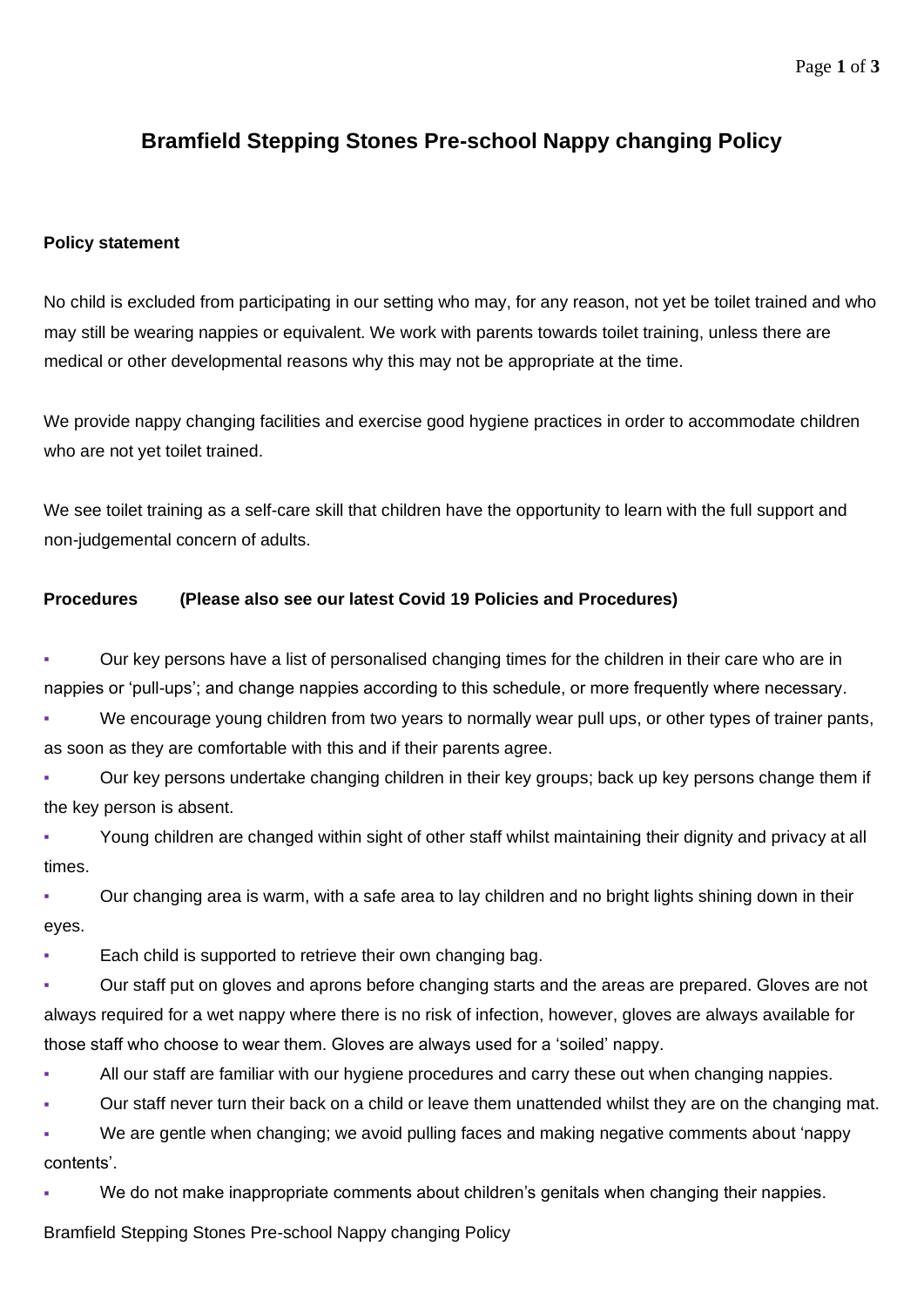**•** In addition, we ensure that nappy changing is relaxed and a time to promote independence in young children.

• We encourage children to take an interest in using the toilet; they may just want to sit on it and talk to a friend who is also using the toilet.

• We encourage children to wash their hands and have soap and towels to hand. They should be allowed time for some play as they explore the water and the soap.

Older children access the toilet when they have the need to and are encouraged to be independent.

▪ We dispose of nappies and pull ups hygienically. Any soil (faeces) in nappies or pull ups is flushed down the toilet and the nappy or pull up is bagged and put in the bin. Cloth nappies, trainer pants and ordinary pants that have been wet or soiled are rinsed and bagged for parents to take home.

▪ We have a 'duty of care' towards children's personal needs. If children are left in wet or soiled nappies/pull ups in the setting this may constitute neglect and will be a disciplinary matter.